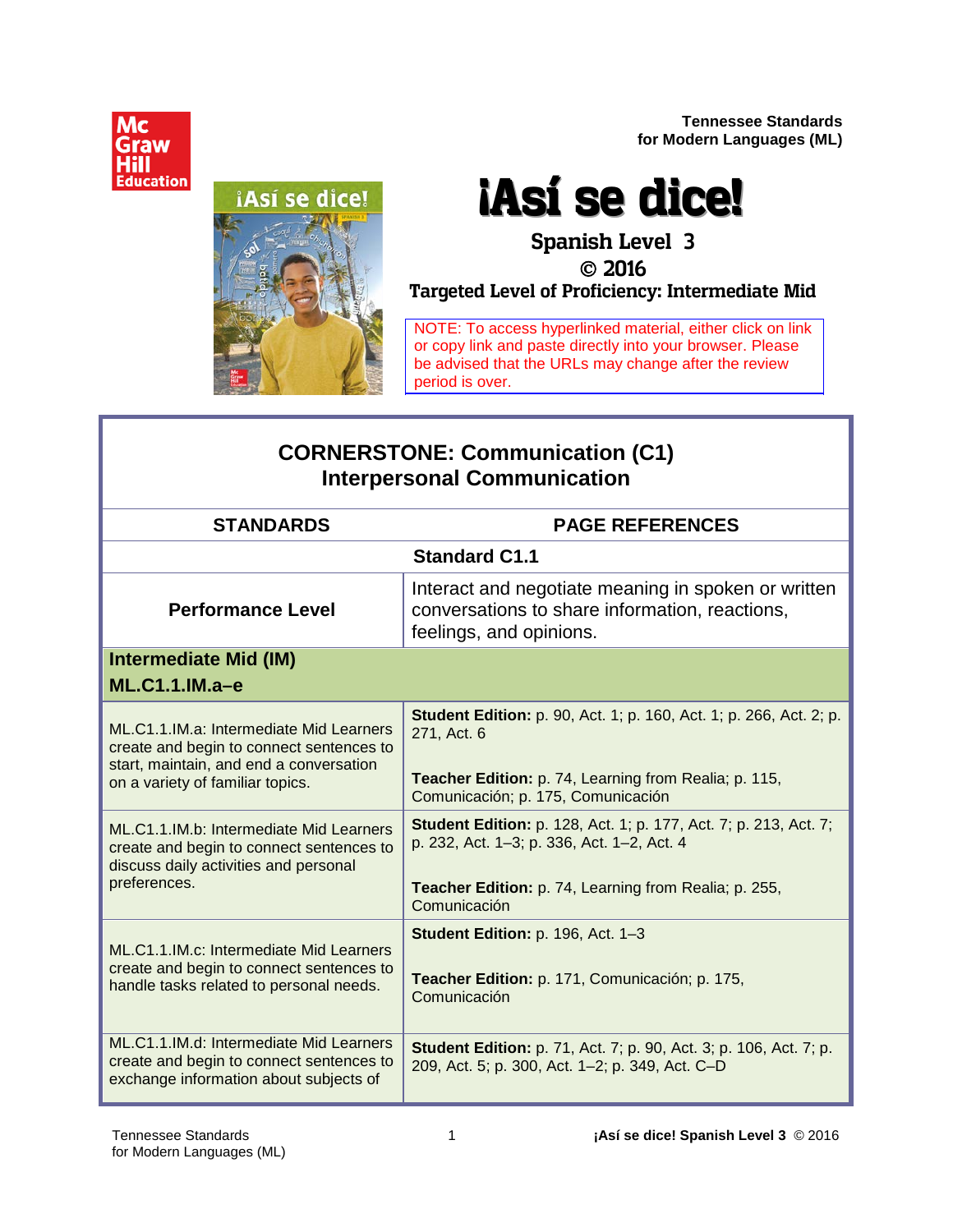| special interest.                                                                     | Teacher Edition: p. 82, Heritage Speakers                                                                                                   |  |
|---------------------------------------------------------------------------------------|---------------------------------------------------------------------------------------------------------------------------------------------|--|
| ML.C1.1.IM.e: Intermediate Mid Learners                                               |                                                                                                                                             |  |
| create and begin to connect sentences to                                              | <b>Student Edition:</b> p. 90, Act. 1; p. 105, Act. 4–5; p. 111, Act.<br>17; p. 128, Act. 3; p. 232, Act. 6; p. 266, Act. 2; p. 300, Act. 3 |  |
| indicate various time frames with                                                     |                                                                                                                                             |  |
| occasional success.                                                                   | <b>Teacher Edition:</b>                                                                                                                     |  |
|                                                                                       |                                                                                                                                             |  |
|                                                                                       | <b>CORNERSTONE: Communication (C1)</b>                                                                                                      |  |
|                                                                                       | <b>Interpretive Communication-Listening</b>                                                                                                 |  |
|                                                                                       |                                                                                                                                             |  |
| <b>STANDARDS</b>                                                                      | <b>PAGE REFERENCES</b>                                                                                                                      |  |
|                                                                                       | <b>Standard C1.2</b>                                                                                                                        |  |
| <b>Performance Level</b>                                                              | Demonstrate understanding, interpret, and analyze                                                                                           |  |
|                                                                                       | what is heard on a variety of topics.                                                                                                       |  |
| <b>Intermediate Mid (IM)</b>                                                          |                                                                                                                                             |  |
| <b>ML.C1.2.IM.a-b</b>                                                                 |                                                                                                                                             |  |
|                                                                                       | Student Edition: pp. 78-79, Act. A-C; pp. 112-113,                                                                                          |  |
| ML.C1.2.IM.a: Intermediate Mid Learners                                               | Conversación, Act. A-B; pp. 148-149, Conversación, Act. A-                                                                                  |  |
| begin to recognize connected sentences                                                | B; pp. 184-185, Conversación, Act. A-C; pp. 220-221,<br>Conversación, Act. A-B; pp. 254-255, Conversación, Act. C-                          |  |
| to determine some details of texts and                                                | D; pp. 324-325, Act. A-C                                                                                                                    |  |
| interactions related to everyday life.                                                |                                                                                                                                             |  |
|                                                                                       | <b>Teacher Edition:</b>                                                                                                                     |  |
| ML.C1.2.IM.b: Intermediate Mid Learners                                               | Student Edition: pp. 148-149, Conversación, Act. D; pp.                                                                                     |  |
| begin to recognize connected sentences<br>to recognize the main idea and some         | 155-157, El conde Lucanor, Después de leer                                                                                                  |  |
| details in advertisements,                                                            |                                                                                                                                             |  |
| announcements, and other simple texts                                                 | Teacher Edition: p. 137, Introducción al tema (Ecuador); p.<br>243, Comunidades                                                             |  |
| related to their everyday life.                                                       |                                                                                                                                             |  |
|                                                                                       | <b>CORNERSTONE: Communication (C1)</b>                                                                                                      |  |
|                                                                                       | <b>Interpretive Communication-Reading</b>                                                                                                   |  |
|                                                                                       |                                                                                                                                             |  |
| <b>STANDARDS</b>                                                                      | <b>PAGE REFERENCES</b>                                                                                                                      |  |
|                                                                                       | <b>Standard C1.3</b>                                                                                                                        |  |
|                                                                                       | Interpret, analyze, and demonstrate understanding                                                                                           |  |
| <b>Performance Level</b>                                                              | of written materials on a variety of topics.                                                                                                |  |
| <b>Intermediate Mid (IM)</b>                                                          |                                                                                                                                             |  |
| <b>ML.C1.3.IM.a-b</b>                                                                 |                                                                                                                                             |  |
| ML.C1.3.IM.a: Intermediate Mid Learners                                               | Student Edition: p. 51, Act. B                                                                                                              |  |
| begin to recognize connected sentences<br>to articulate the main idea of simple texts |                                                                                                                                             |  |
| related to everyday life (e.g., postcards                                             | Teacher Edition: p. 243, Comunidades; p. 313,                                                                                               |  |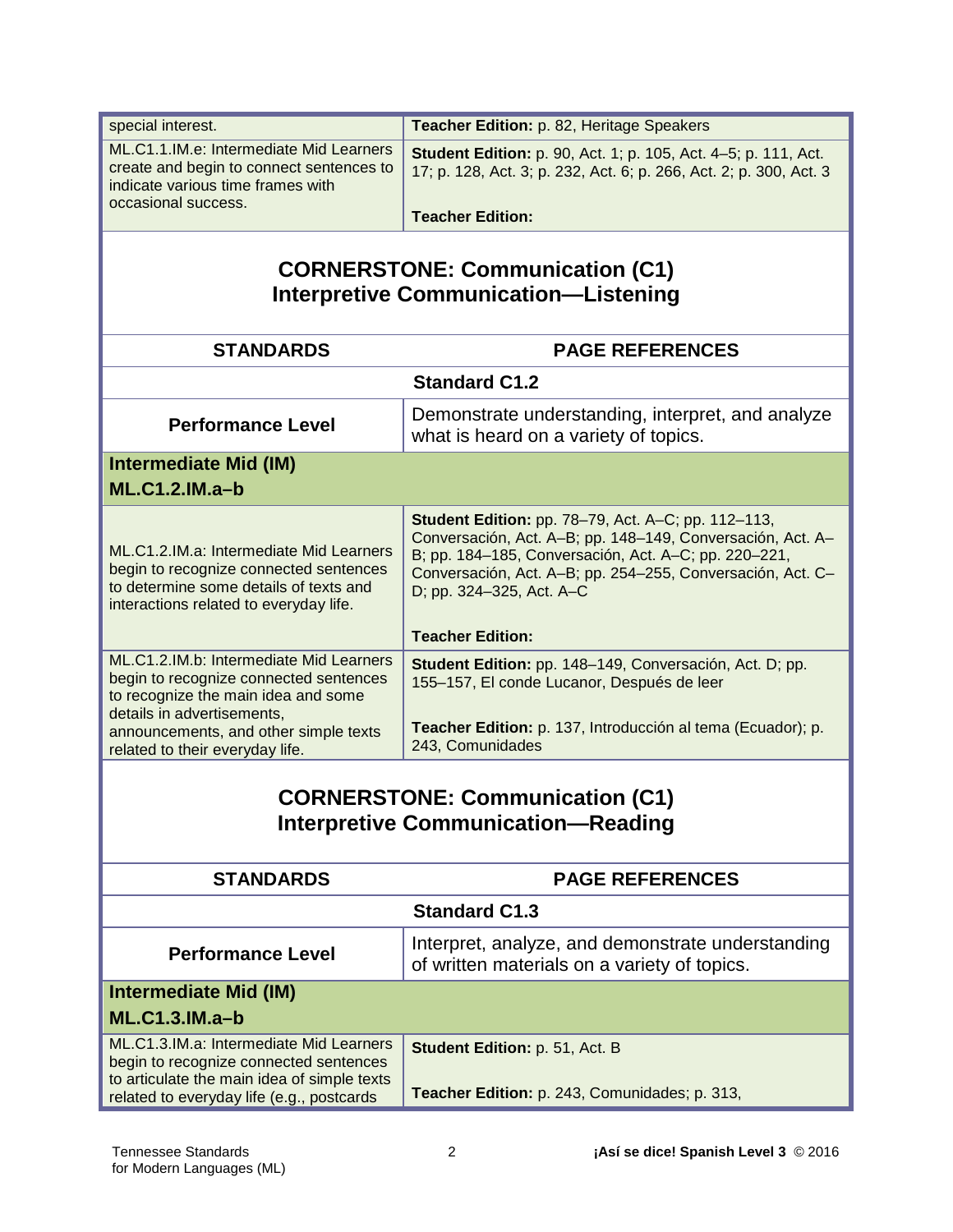| from friends, entertainment magazines,<br>social media posts).                                                                                       | Comunicación                                                                                                                         |
|------------------------------------------------------------------------------------------------------------------------------------------------------|--------------------------------------------------------------------------------------------------------------------------------------|
| ML.C1.3.IM.b: Intermediate Mid Learners                                                                                                              | <b>Student Edition:</b>                                                                                                              |
| begin to recognize connected sentences<br>to understand simple written exchanges                                                                     |                                                                                                                                      |
| between other people.                                                                                                                                | <b>Teacher Edition:</b>                                                                                                              |
| <b>CORNERSTONE: Communication (C1)</b><br><b>Presentational-Speaking</b>                                                                             |                                                                                                                                      |
| <b>STANDARDS</b>                                                                                                                                     | <b>PAGE REFERENCES</b>                                                                                                               |
| <b>Standard C1.4</b>                                                                                                                                 |                                                                                                                                      |
| <b>Performance Level</b>                                                                                                                             | Present information on multiple topics for a variety<br>of purposes using appropriate formats, considering<br>the intended audience. |
| <b>Intermediate Mid (IM)</b>                                                                                                                         |                                                                                                                                      |
| <b>ML.C1.4.IM.a-d</b>                                                                                                                                |                                                                                                                                      |
| ML.C1.4.IM.a: Intermediate Mid Learners<br>create and begin to connect sentences to<br>discuss one's personal and social                             | <b>Student Edition:</b> p. 67, Act. 5; p. 90, Act. 4; p. 191, Durante<br>la lectura; p. 196, Act. 4                                  |
| experiences.                                                                                                                                         | Teacher Edition: p. 257, Heritage Speakers<br><b>Student Edition:</b> p. 83, Act. B; p. 115, Act. B; p. 232, Act. 4;                 |
| ML.C1.4.IM.b: Intermediate Mid Learners<br>create and begin to connect sentences to<br>present information about something<br>learned or researched. | p. 349, Act. F-G<br>Teacher Edition: p. 82, Comparaciones; p. 202D, Carnaval;                                                        |
| ML.C1.4.IM.c: Intermediate Mid Learners<br>create and begin to connect sentences to                                                                  | p. 241, Comunicación<br><b>Student Edition:</b> p. 90, Act. 2; p. 160, Act. 5; p. 225, Act. A;<br>p. 349, Act. C                     |
| express a viewpoint about common<br>interests and issues.                                                                                            | Teacher Edition: p. 75, Teaching Options; p. 134C, Chapter<br>Project; p. 295, Nota                                                  |
| ML.C1.4.IM.d: Intermediate Mid Learners<br>create and begin to connect sentences to<br>indicate various time frames with                             | <b>Student Edition:</b> p. 67, Act. 5; p. 185, Act. B; p. 191, Durante<br>la lectura; p. 196, Act. 4; p. 336, Act. 3                 |
| occasional success.                                                                                                                                  | <b>Teacher Edition:</b>                                                                                                              |
| <b>CORNERSTONE: Communication (C1)</b><br><b>Presentational-Writing</b>                                                                              |                                                                                                                                      |
| <b>STANDARDS</b>                                                                                                                                     | <b>PAGE REFERENCES</b>                                                                                                               |
|                                                                                                                                                      | <b>Standard C1.5</b>                                                                                                                 |
| <b>Performance Level</b>                                                                                                                             | Present information on multiple topics for a variety<br>of purposes using appropriate formats, considering<br>the intended audience. |
| <b>Intermediate Mid (IM)</b>                                                                                                                         |                                                                                                                                      |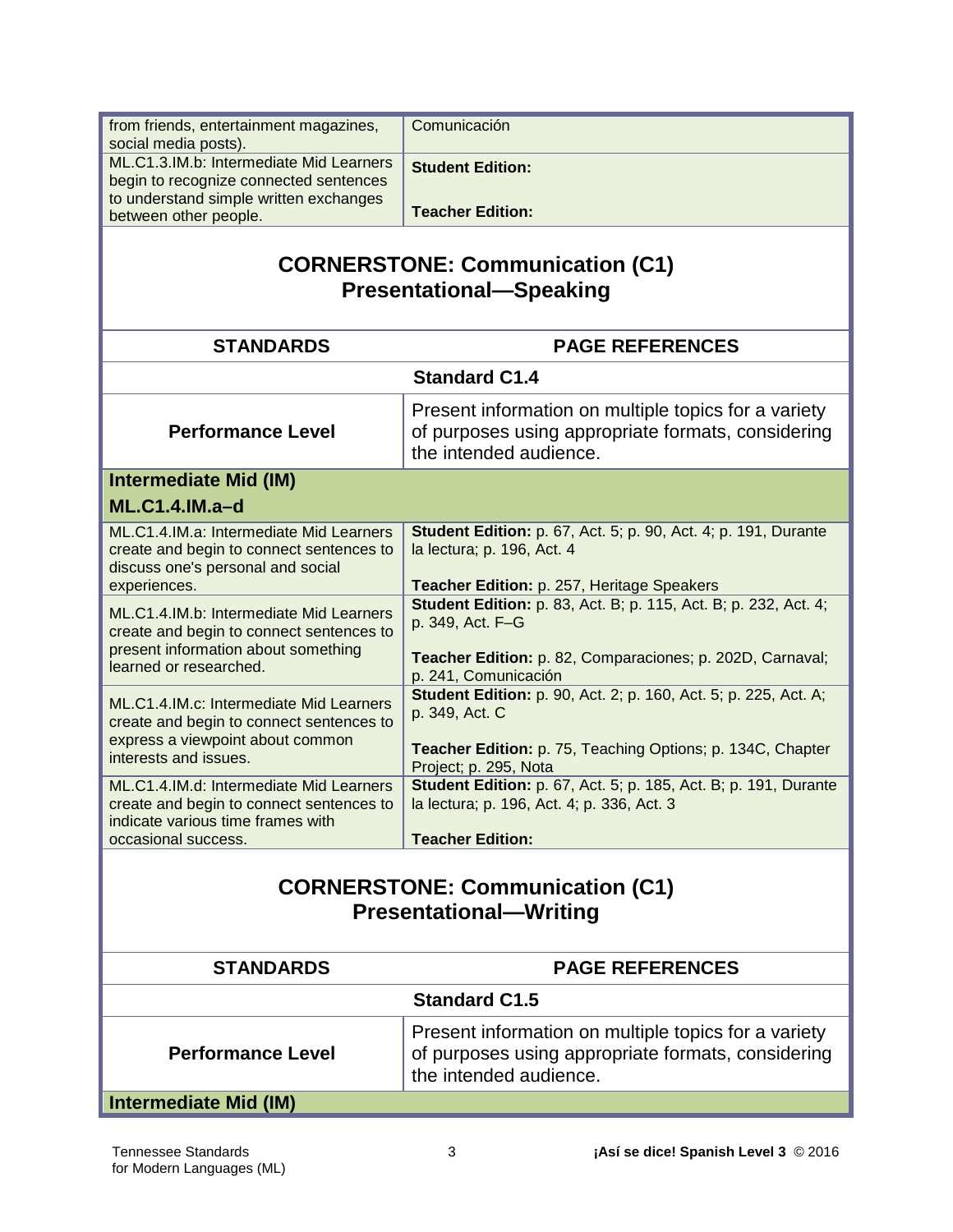| $ML.C1.5.IM.a-d$                                                                                                                                          |                                                                                                                                                                                            |
|-----------------------------------------------------------------------------------------------------------------------------------------------------------|--------------------------------------------------------------------------------------------------------------------------------------------------------------------------------------------|
| ML.C1.5.IM.a: Intermediate Mid Learners<br>create and begin to connect sentences to<br>write messages, announcements, and<br>invitations.                 | Student Edition: p. 129, Tarea<br>Teacher Edition: p. 60C, Chapter Project; p. 65,<br>Differentiation; p. 69, Differentiation                                                              |
| ML.C1.5.IM.b: Intermediate Mid Learners<br>create and begin to connect sentences to<br>compose a simple paragraph about a<br>learned or researched topic. | <b>Student Edition:</b> p. 115, Act. C; p. 149, Act. E; p. 267, Tarea;<br>p. 291, Act. F; p. 351, Act. F<br>Teacher Edition: p. 134D, Día de los Santos Inocentes; p.<br>241, Comunicación |
| ML.C1.5.IM.c: Intermediate Mid Learners<br>create and begin to connect sentences to<br>create communications for an authentic<br>audience.                | <b>Student Edition: p. 161, Tarea; p. 323, Act. 12</b><br>Teacher Edition: p. 202C, Chapter Project Expansion                                                                              |
| ML.C1.5.IM.d: Intermediate Mid Learners<br>create and begin to connect sentences to<br>indicate various time frames with<br>occasional success.           | <b>Student Edition:</b> p. 115, Act. C; p. 149, Act. E; p. 157, Act. D;<br>p. 267, Tarea; p. 291, Act. F; p. 337, Tarea<br><b>Teacher Edition:</b>                                         |
| <b>CORNERSTONE: Culture (C2)</b><br><b>Relating Cultural Practices to Perspectives</b>                                                                    |                                                                                                                                                                                            |

| <b>STANDARDS</b>                                                                                                                                                                                               | <b>PAGE REFERENCES</b>                                                                                                                                                                                                      |
|----------------------------------------------------------------------------------------------------------------------------------------------------------------------------------------------------------------|-----------------------------------------------------------------------------------------------------------------------------------------------------------------------------------------------------------------------------|
|                                                                                                                                                                                                                | <b>Standard C2.1</b>                                                                                                                                                                                                        |
| <b>Performance Level</b>                                                                                                                                                                                       | Investigate, draw comparisons between, and<br>explain the interaction of practices and perspectives<br>of the cultures studied.                                                                                             |
| Intermediate Range (IR)                                                                                                                                                                                        |                                                                                                                                                                                                                             |
| $ML.C2.1.IR.a-h$                                                                                                                                                                                               |                                                                                                                                                                                                                             |
| ML.C2.1.IR.a: Intermediate Range<br>Learners in elementary and middle<br>school examine, analyze, and exchange<br>information on patterns of behavior<br>typical of their peer group in the target<br>culture. | <b>Student Edition:</b> p. 141, Act. 8; p. 160, Act. 2; p. 266, Act. 3<br>Teacher Edition: p. 134D, Día de los Santos Inocentes; pp.<br>136-137, Introducción al tema; p. 139, Cultura; p. 149,<br><b>Heritage Speakers</b> |
| ML.C2.1.IR.b: Intermediate Range<br>Learners in elementary and middle<br>school identify and begin to use both<br>formal and informal methods to interact<br>with peers and adults.                            | <b>Student Edition:</b> p. 196, Act. 1–3; p. 266, Act. 3; p. 314, Act.<br>10 <sup>1</sup><br><b>Teacher Edition:</b>                                                                                                        |
| ML.C2.1.IR.c: Intermediate Range<br>Learners in elementary and middle<br>school observe or identify a variety of                                                                                               | <b>Student Edition: p. R39, Act. 2</b>                                                                                                                                                                                      |
| authentic or simulated age-appropriate<br>cultural activities (e.g., games, sports, or                                                                                                                         | Teacher Edition: p. R39, Act. 2; p. 202D, Chachachá; p.<br>238D, Tejano                                                                                                                                                     |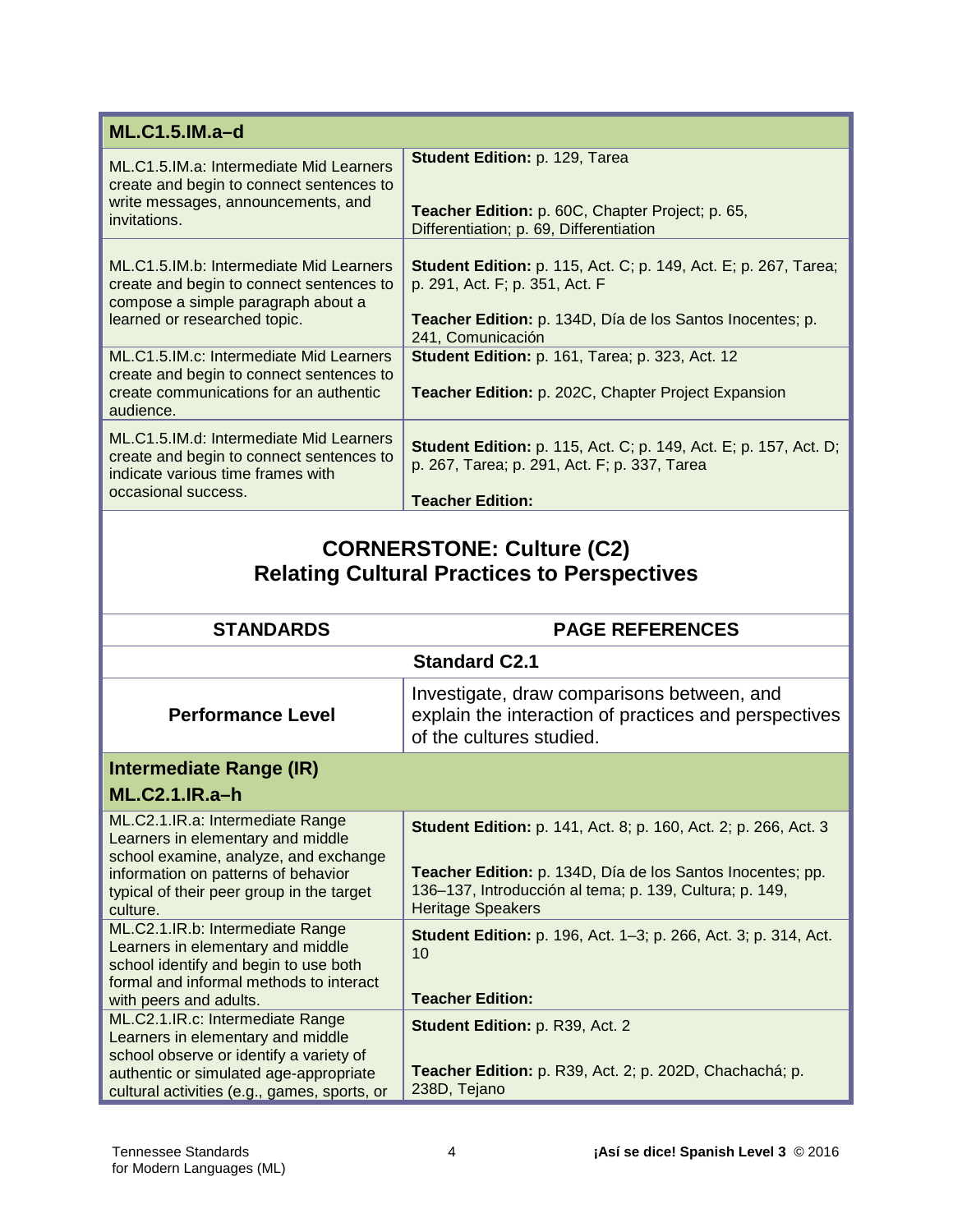| entertainment).                                                                                                                                                                                                              |                                                                                                                                                                                                      |
|------------------------------------------------------------------------------------------------------------------------------------------------------------------------------------------------------------------------------|------------------------------------------------------------------------------------------------------------------------------------------------------------------------------------------------------|
| ML.C2.1.IR.d: Intermediate Range<br>Learners in elementary and middle<br>school investigate, draw comparisons<br>between, and explain the interaction of<br>practices and perspectives of the<br>cultures studied.           | Student Edition: p. 50, Antes de leer; p. 83, Act. B; p. 141,<br>Act. 8; p. 160, Act. 2; p. 266, Act. 3<br>Teacher Edition: p. 50, Conexiones; p. 60D, Ojo de Dios                                   |
| ML.C2.1.IR.e: In addition to the above,<br>Intermediate Range Learners in high<br>school identify and analyze cultural<br>practices using authentic materials.                                                               | Student Edition: p. 17, Comparaciones; p. 50, Después de<br>leer; p. 67, Act. 6<br>Teacher Edition: p. 15, Comunidades; p. 202D, Carnaval; p.<br>238D, Día de los Niños, Tejano; p. 306D, Inti Raymi |
| ML.C2.1.IR.f: In addition to the above,<br>Intermediate Range Learners in high<br>school simulate culturally appropriate<br>community interactions.                                                                          | Student Edition: p. 314, Act. 10<br>Teacher Edition: p. 134D, Día de los Santos Inocentes; p.<br>202D, Chachachá                                                                                     |
| ML.C2.1.IR.g: In addition to the above,<br>Intermediate Range Learners in high<br>school interact with peers or the peer<br>group of the target culture to<br>demonstrate an awareness of culturally<br>respectful behavior. | <b>Student Edition: p. 160, Act. 2-3; p. 266, Act. 3</b><br>Teacher Edition: p. 141, Cultura                                                                                                         |
| ML.C2.1.IR.h: In addition to the above,<br>Intermediate Range Learners in high<br>school begin to adjust language and<br>message to acknowledge audiences with<br>different cultural backgrounds.                            | Student Edition: pp. 150-152, Lectura cultural, Reading<br>Checks, Act. A-D<br><b>Teacher Edition:</b>                                                                                               |

#### **CORNERSTONE: Culture (C2) Relating Cultural Products to Perspectives**

| <b>STANDARDS</b>                                                                                                                                            | <b>PAGE REFERENCES</b>                                                                                                                                                                               |
|-------------------------------------------------------------------------------------------------------------------------------------------------------------|------------------------------------------------------------------------------------------------------------------------------------------------------------------------------------------------------|
|                                                                                                                                                             | <b>Standard C2.2</b>                                                                                                                                                                                 |
| <b>Performance Level</b>                                                                                                                                    | Investigate, explain, and reflect on the relationship<br>between products and perspectives of the culture(s)<br>studied.                                                                             |
| <b>Intermediate Range (IR)</b><br>$ML.C2.2.IR.a-c$                                                                                                          |                                                                                                                                                                                                      |
| ML.C2.2.IR.a: Intermediate Range<br>Learners in elementary and middle<br>school identify and investigate the<br>function of products of the target culture. | <b>Student Edition:</b> p. 17, Comparaciones; p. 255, Act. B,<br>Comunidades; p. 351, Act. C<br>Teacher Edition: p. 96D, Tango; p. 223, Conexiones; p. 286,<br>Conexiones; p. 306D, La música andina |
| ML.C2.2.IR.b: Intermediate Range<br>Learners in elementary and middle<br>school explore (e.g., read, listen to,<br>observe, perform) products of the target | <b>Student Edition:</b> pp. 222-223, Lectura cultural; Reading<br>Checks; p. 225, Act A; pp. 288-290, Lectura cultural, Reading<br>Checks                                                            |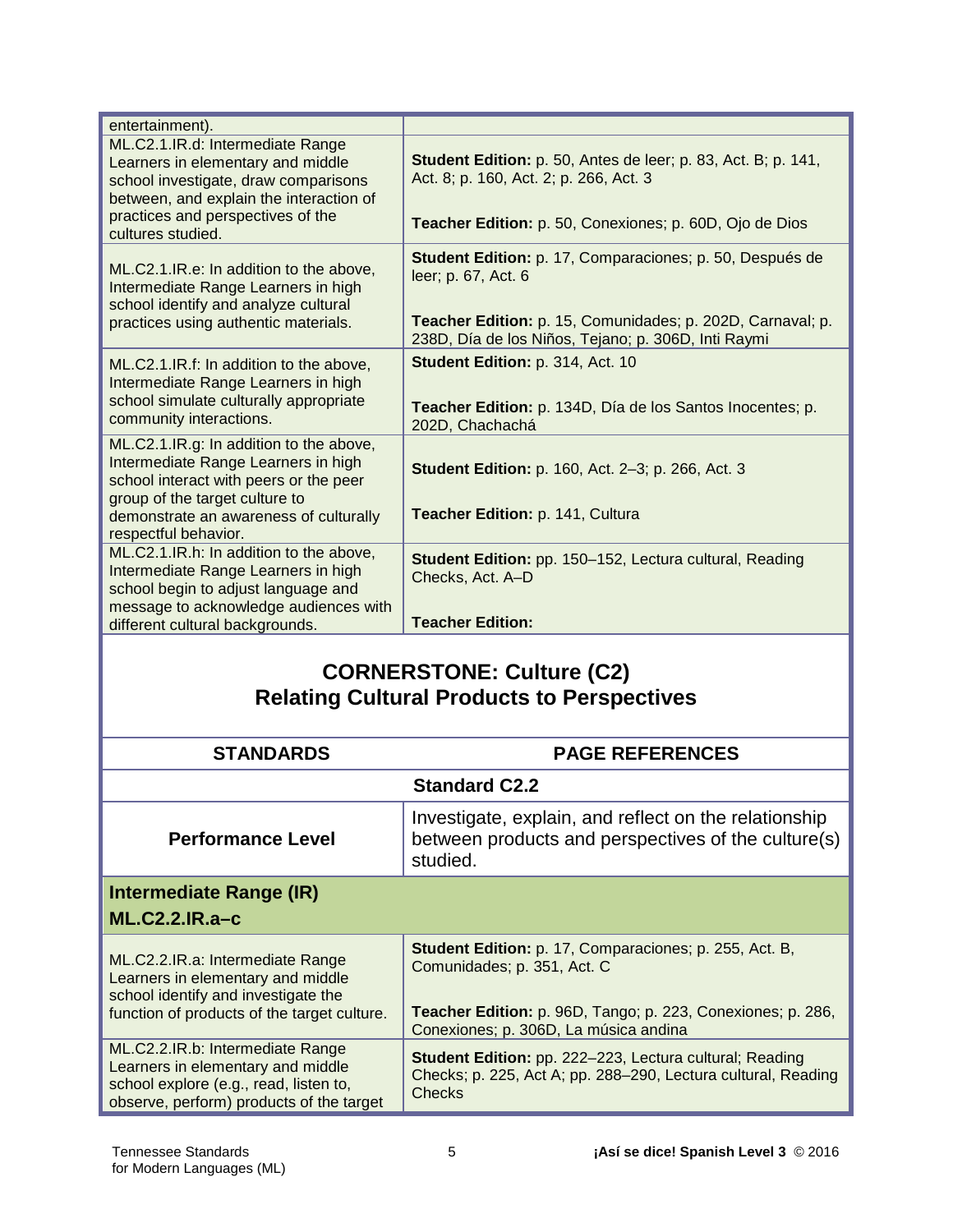| culture and explain the origin and<br>importance of these products today.                                                                                                                         | Teacher Edition: p. 60D, Ojo de Dios; p. 202D, Chachachá;<br>p. 207, Differentiation; p. 211, Differentiation                                                                                                                  |
|---------------------------------------------------------------------------------------------------------------------------------------------------------------------------------------------------|--------------------------------------------------------------------------------------------------------------------------------------------------------------------------------------------------------------------------------|
| ML.C2.2.IR.c: In addition to the above,<br>Intermediate Range Learners in high<br>school identify and analyze cultural<br>products found in literature, news stories,                             | <b>Student Edition:</b> p. 67, Act. 6; p. 209, Act. 6; p. 353, Act. C<br>Teacher Edition: p. 15, Comunidades; p. 19, Cultura; p. 294,                                                                                          |
| and films from the target culture.                                                                                                                                                                | <b>Tips for Success</b>                                                                                                                                                                                                        |
| <b>CORNERSTONE: Connections (C3)</b><br><b>Making Connections</b>                                                                                                                                 |                                                                                                                                                                                                                                |
| <b>STANDARDS</b>                                                                                                                                                                                  | <b>PAGE REFERENCES</b>                                                                                                                                                                                                         |
|                                                                                                                                                                                                   | <b>Standard C3.1</b>                                                                                                                                                                                                           |
| <b>Performance Level</b>                                                                                                                                                                          | Build, reinforce, and expand knowledge of other<br>content areas while using the target language to<br>develop critical thinking and to solve problems<br>creatively.                                                          |
| <b>Intermediate Range (IR)</b><br>ML.C3.1.IR.a-e                                                                                                                                                  |                                                                                                                                                                                                                                |
| ML.C3.1.IR.a: Intermediate Range<br>Learners in elementary and middle                                                                                                                             | <b>Student Edition:</b>                                                                                                                                                                                                        |
| school identify and locate the target<br>countries and their geographic features<br>on a map.                                                                                                     | Teacher Edition: p. 71, Conexiones; p. 85, Conexiones; p.<br>115, Conexiones; p. 140, Conexiones; p. 186, Conexiones; p.<br>216, Conexiones; p. 228, Conexiones                                                                |
| ML.C3.1.IR.b: In addition to the above,<br>Intermediate Range Learners in high<br>school relate topics from other content<br>areas to the target culture.                                         | <b>Student Edition:</b> p. 209, Act. 5-6; p. 233, Tarea; p. 249,<br>Conexiones; pp. 256-259, Lectura cultural, Reading Checks,<br>Act. A; pp. 288-290, Lectura cultural; Reading Checks; pp.<br>354-355, La biología, Act. A-H |
|                                                                                                                                                                                                   | Teacher Edition: p. 210, Core Instruction, Conexiones                                                                                                                                                                          |
| ML.C3.1.IR.c: In addition to the above,<br>Intermediate Range Learners in high<br>school explain and sequence the<br>significant events that shaped the identity                                  | Student Edition: p. 17, Comparaciones; pp. 257-258,<br>Lectura cultural, Reading Checks; p. 290, Reading Check; p.<br>291, Act. E (#1)                                                                                         |
| of the target countries.                                                                                                                                                                          | <b>Teacher Edition:</b>                                                                                                                                                                                                        |
| ML.C3.1.IR.d: In addition to the above,<br>Intermediate Range Learners in high<br>school compare attitudes and reactions<br>regarding current events of global                                    | Student Edition: eScape, "Agua limpia para todos"<br>[http://mhed.us/ASD16] Share what you know, #2, #3<br><b>Teacher Edition:</b>                                                                                             |
| importance.                                                                                                                                                                                       |                                                                                                                                                                                                                                |
| ML.C3.1.IR.e: In addition to the above,<br>Intermediate Range Learners in high<br>school contrast examples of<br>contemporary culture (e.g., sports,<br>music, art, architecture) from the target | Student Edition: p. 83, Act. D<br>Teacher Edition: p. 82, Comparaciones; p. 134D, Día de los<br>Santos Inocentes; p. 151, Comparaciones; p. 238D, Día de<br>los niños                                                          |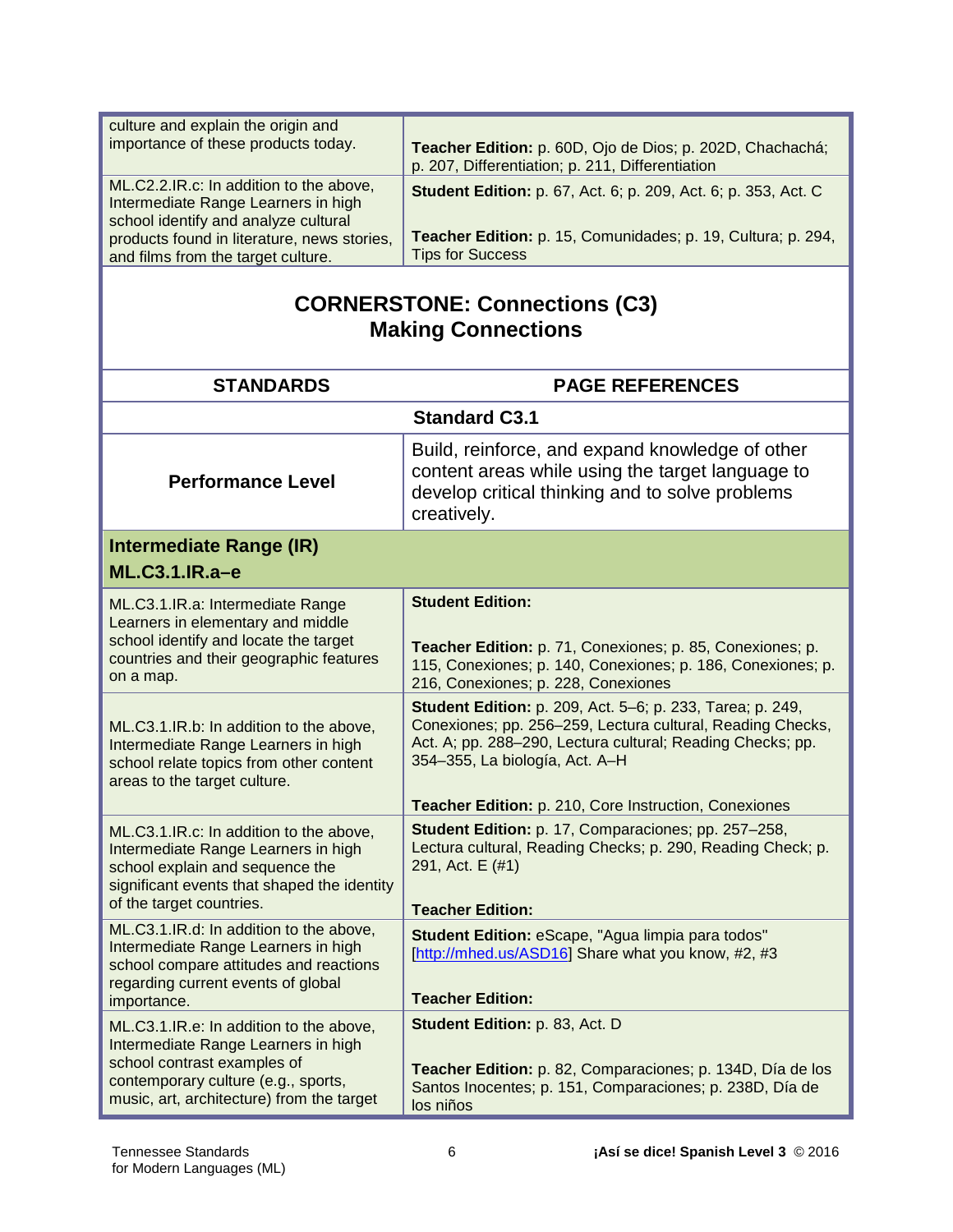countries to one's own.

# **CORNERSTONE: Connections (C3) Acquiring Information and Diverse Perspectives**

| <b>STANDARDS</b>                                                                                                                                                       | <b>PAGE REFERENCES</b>                                                                                                          |
|------------------------------------------------------------------------------------------------------------------------------------------------------------------------|---------------------------------------------------------------------------------------------------------------------------------|
|                                                                                                                                                                        | <b>Standard C3.2</b>                                                                                                            |
| <b>Performance Level</b>                                                                                                                                               | Access and evaluate information and diverse<br>perspectives that are available through the target<br>language and its cultures. |
| Intermediate Range (IR)                                                                                                                                                |                                                                                                                                 |
| ML.C3.2.IR.a-e                                                                                                                                                         |                                                                                                                                 |
| ML.C3.2.IR.a: Intermediate Range<br>Learners in elementary and middle<br>school use age-appropriate authentic<br>sources to prepare presentations on                   | <b>Student Edition:</b> p. 55, Tarea; p. 87, Act. F; p. 209, Act. 6; p.<br>232, Act. 4; p. 301, Tarea; p. 351, Act. A           |
| familiar topics.                                                                                                                                                       | Teacher Edition: pp. 238C, Chapter Project                                                                                      |
| ML.C3.2.IR.b: In addition to the above,<br>Intermediate Range Learners in high<br>school describe a current event article or<br>broadcast in the target language and   | <b>Student Edition:</b>                                                                                                         |
| evaluate how it compares with the same<br>event reported in the United States.                                                                                         | Teacher Edition: p. 243, Comunidades                                                                                            |
| ML.C3.2.IR.c: In addition to the above,<br>Intermediate Range Learners in high<br>school explore the various perspectives<br>of a major figure in history, science, or | <b>Student Edition: p. 115, Act. C; pp. 222-223, Lectura</b><br>cultural, Reading Checks; p. 229, Act. C; p. 267, Tarea         |
| the arts from the perspective of the target<br>culture.                                                                                                                | Teacher Edition: p. 202C, Chapter Project; p. 209,<br>Conexiones; p. 223, Conexiones                                            |
| ML.C3.2.IR.d: In addition to the above,<br>Intermediate Range Learners in high<br>school compare preferences related to                                                | Student Edition: p. 353, Act. D                                                                                                 |
| daily life of the local community to those<br>of the target culture (e.g., music, movies,<br>or leisure activities).                                                   | <b>Teacher Edition:</b>                                                                                                         |
| ML.C3.2.IR.e: In addition to the above,<br>Intermediate Range Learners in high<br>school compare the perspective of local                                              | <b>Student Edition:</b>                                                                                                         |
| advertisements with advertisements of<br>the target culture.                                                                                                           | Teacher Edition: p. 243, Comunidades                                                                                            |
| <b>CORNERSTONE: Comparisons (C4)</b><br><b>Language Comparisons</b>                                                                                                    |                                                                                                                                 |
| <b>STANDARDS</b>                                                                                                                                                       | <b>PAGE REFERENCES</b>                                                                                                          |

**Standard C4.1**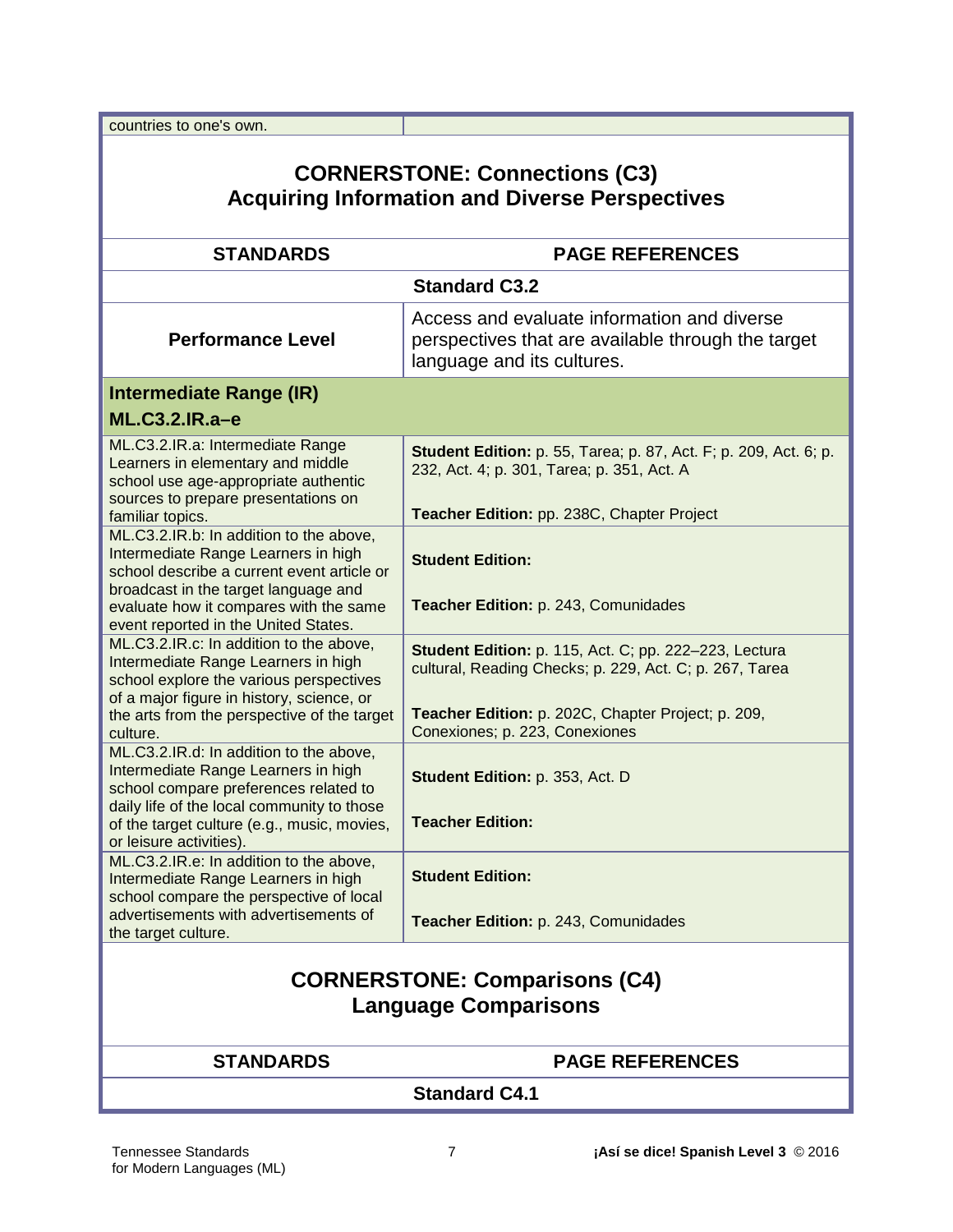| <b>Performance Level</b>                                                                                                                                                                                       | Investigate, explain, and reflect on the nature of<br>language through comparisons of the classical<br>language and one's own.       |
|----------------------------------------------------------------------------------------------------------------------------------------------------------------------------------------------------------------|--------------------------------------------------------------------------------------------------------------------------------------|
| Intermediate Range (IR)                                                                                                                                                                                        |                                                                                                                                      |
| ML.C4.1.IR.a-e                                                                                                                                                                                                 |                                                                                                                                      |
| ML.C4.1.IR.a: Intermediate Range<br>Learners in elementary and middle<br>school identify expressions that<br>communicate respect and status in one's                                                           | <b>Student Edition:</b> p. 23, Tarea; p. 58, Act. 1; p. 129, Tarea;<br>pp. 150-152, Lectura cultural, Reading Checks; p. 153, Act. D |
| own and the target language.                                                                                                                                                                                   | Teacher Edition: p. 151, Tips for Success; p. 152, Cultura                                                                           |
| ML.C4.1.IR.b: Intermediate Range<br>Learners in elementary and middle<br>school determine words in one's own and                                                                                               | Student Edition: p. 146, Sufijos, Comparaciones                                                                                      |
| target language that have no direct<br>translation.                                                                                                                                                            | Teacher Edition: p. 121, About the Spanish Language                                                                                  |
| ML.C4.1.IR.c: Intermediate Range<br>Learners in elementary and middle<br>school recognize on how different time<br>frames are expressed in the target                                                          | <b>Student Edition:</b> p. 108, Otros tiempos compuestos; p. 128,<br>Act. 4<br><b>Teacher Edition:</b>                               |
| language and one's own.<br>ML.C4.1.IR.d: In addition to the above,<br>Intermediate Range Learners in high<br>school predict language origins based on<br>awareness of cognates and linguistic<br>similarities. | Student Edition: p. 291, Act. E (#2)<br><b>Teacher Edition:</b>                                                                      |
| ML.C4.1.IR.e: In addition to the above,<br>Intermediate Range Learners in high<br>school investigate cognates that can                                                                                         | Student Edition: p. R5, Ojo!; p. 259, Conexiones                                                                                     |
| have the same or different meanings<br>among languages and speculate about<br>the evolution of language over time.                                                                                             | Teacher Edition: p. 185, Learning from Realia                                                                                        |

# **CORNERSTONE: Comparisons (C4) Cultural Comparisons**

| <b>STANDARDS</b>                                                                                                                                                                              | <b>PAGE REFERENCES</b>                                                                                                                                 |
|-----------------------------------------------------------------------------------------------------------------------------------------------------------------------------------------------|--------------------------------------------------------------------------------------------------------------------------------------------------------|
| <b>Standard C4.2</b>                                                                                                                                                                          |                                                                                                                                                        |
| <b>Performance Level</b>                                                                                                                                                                      | Investigate, explain, and reflect on the concept of<br>culture through comparisons of the target culture<br>and one's own.                             |
| Intermediate Range (IR)<br>$ML.C4.2.IR.a-f$                                                                                                                                                   |                                                                                                                                                        |
| ML.C4.2.IR.a: Intermediate Range<br>Learners in elementary and middle<br>school discuss products' origins and<br>importance by comparing products in the<br>one's own and the target culture. | <b>Student Edition: eScape, "El casado tico: una delicia</b><br>costarricense" [http://mhed.us/ASD10] Explore more, #1, #2,<br>Share what you know, #1 |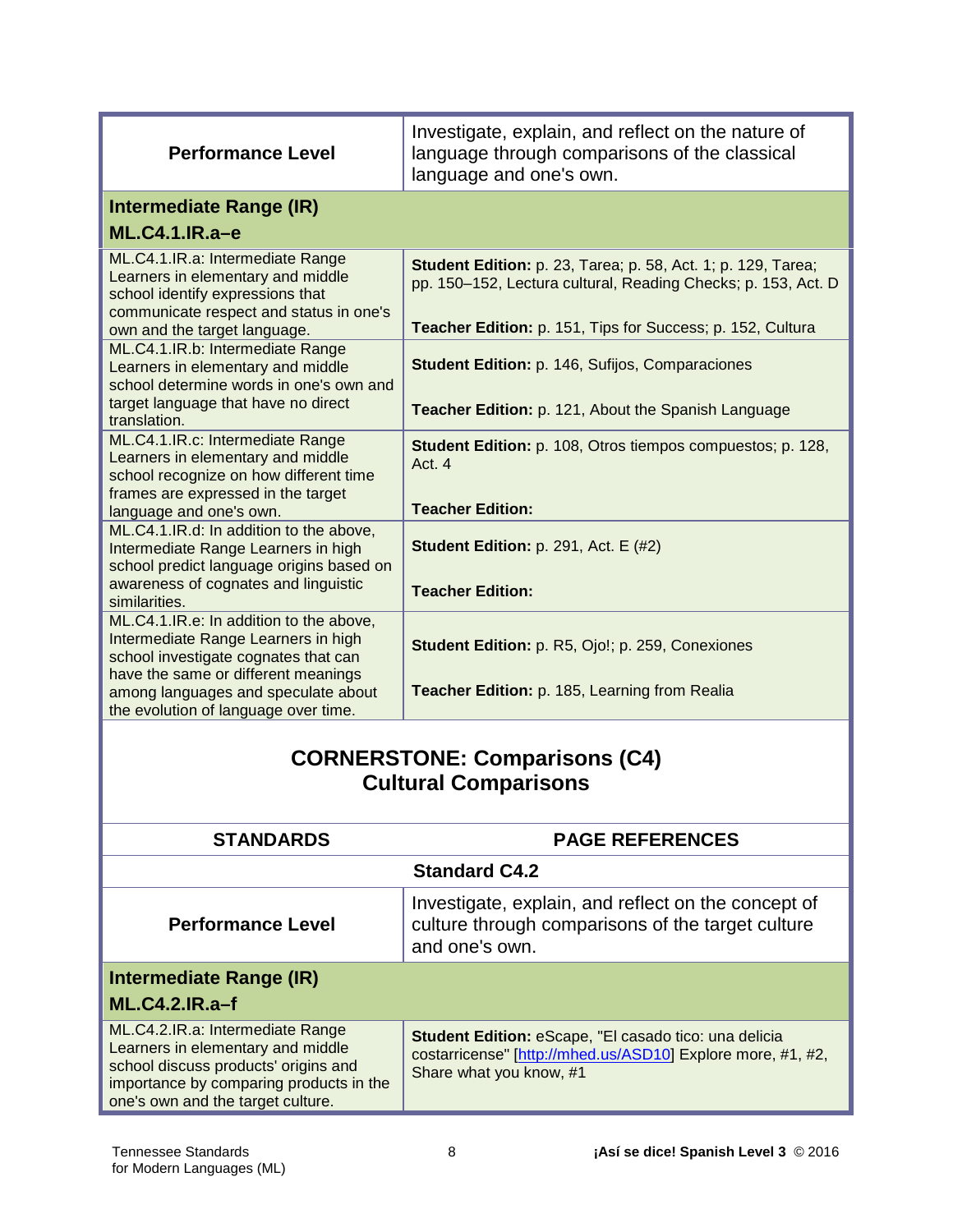|                                                                                                                                                                                               | <b>Teacher Edition:</b>                                                                                                                 |
|-----------------------------------------------------------------------------------------------------------------------------------------------------------------------------------------------|-----------------------------------------------------------------------------------------------------------------------------------------|
| ML.C4.2.IR.b: Intermediate Range<br>Learners in elementary and middle<br>school explore the origins and<br>importance of cultural practices (e.g.,<br>holidays, celebrations, work habits) by | Student Edition: p. 18, Antes de leer; p. 70, Act. 4; p. 83, Act.<br>D; pp. 150-152, Antes de leer, Lectura cultural, Reading<br>Checks |
| comparing practices in one's own and<br>the target culture.                                                                                                                                   | Teacher Edition: p. 28D, ¿Caminar o conducir?; p. 65,<br>Comparaciones                                                                  |
| ML.C4.2.IR.c: Intermediate Range<br>Learners in elementary and middle<br>school compare and contrast the role<br>and importance of family in one's own                                        | <b>Student Edition:</b> p. 83, Act. B, Act. D; p. 86, Estrategia,<br><b>Reading Checks</b>                                              |
| and the target culture.                                                                                                                                                                       | <b>Teacher Edition: p. 87, Teaching Options</b>                                                                                         |
| ML.C4.2.IR.d: In addition to the above,<br>Intermediate Range Learners in high<br>school juxtapose school schedules,<br>course offerings, and attitudes toward                                | <b>Student Edition:</b>                                                                                                                 |
| school in one's own and the target<br>culture.                                                                                                                                                | <b>Teacher Edition: p. R9, Comparaciones</b>                                                                                            |
| ML.C4.2.IR.e: In addition to the above,<br>Intermediate Range Learners in high<br>school compare and contrast career                                                                          | Student Edition: p. 327, Act. C-D                                                                                                       |
| choices and preparation in one's own<br>and the target culture.                                                                                                                               | Teacher Edition: p. 326, Carreras                                                                                                       |
| ML.C4.2.IR.f: In addition to the above,<br>Intermediate Range Learners in high<br>school explore entertainment and leisure                                                                    | Student Edition: p. 353, Act. D                                                                                                         |
| options in one's own and the target<br>culture.                                                                                                                                               | Teacher Edition: p. 238D, Tejano; p. 243, Comunidades                                                                                   |

## **CORNERSTONE: Communities (C5) School and Global Communities**

| <b>STANDARDS</b>                                                                                                                                          | <b>PAGE REFERENCES</b>                                            |
|-----------------------------------------------------------------------------------------------------------------------------------------------------------|-------------------------------------------------------------------|
| <b>Standard C5.1</b>                                                                                                                                      |                                                                   |
| <b>Performance Level</b>                                                                                                                                  | Use language to interact both within and beyond the<br>classroom. |
| <b>Novice Range (NR)</b>                                                                                                                                  |                                                                   |
| $ML.C5.1.NR.a-d$                                                                                                                                          |                                                                   |
| ML.C5.1.NR.a: Novice Range Learners<br>in elementary school and middle school<br>identify places in the community where<br>the target language is spoken. | <b>Student Edition:</b><br><b>Teacher Edition:</b>                |
| ML.C5.1.NR.b: Novice Range Learners<br>in elementary school and middle school<br>research opportunities for participation in                              | <b>Student Edition:</b>                                           |
| school, community, or language<br>competitions.                                                                                                           | <b>Teacher Edition:</b>                                           |
| ML.C5.1.NR.c Novice Range Learners in                                                                                                                     | Student Edition: eScape, "Las cebras urbanas de Bolivia"          |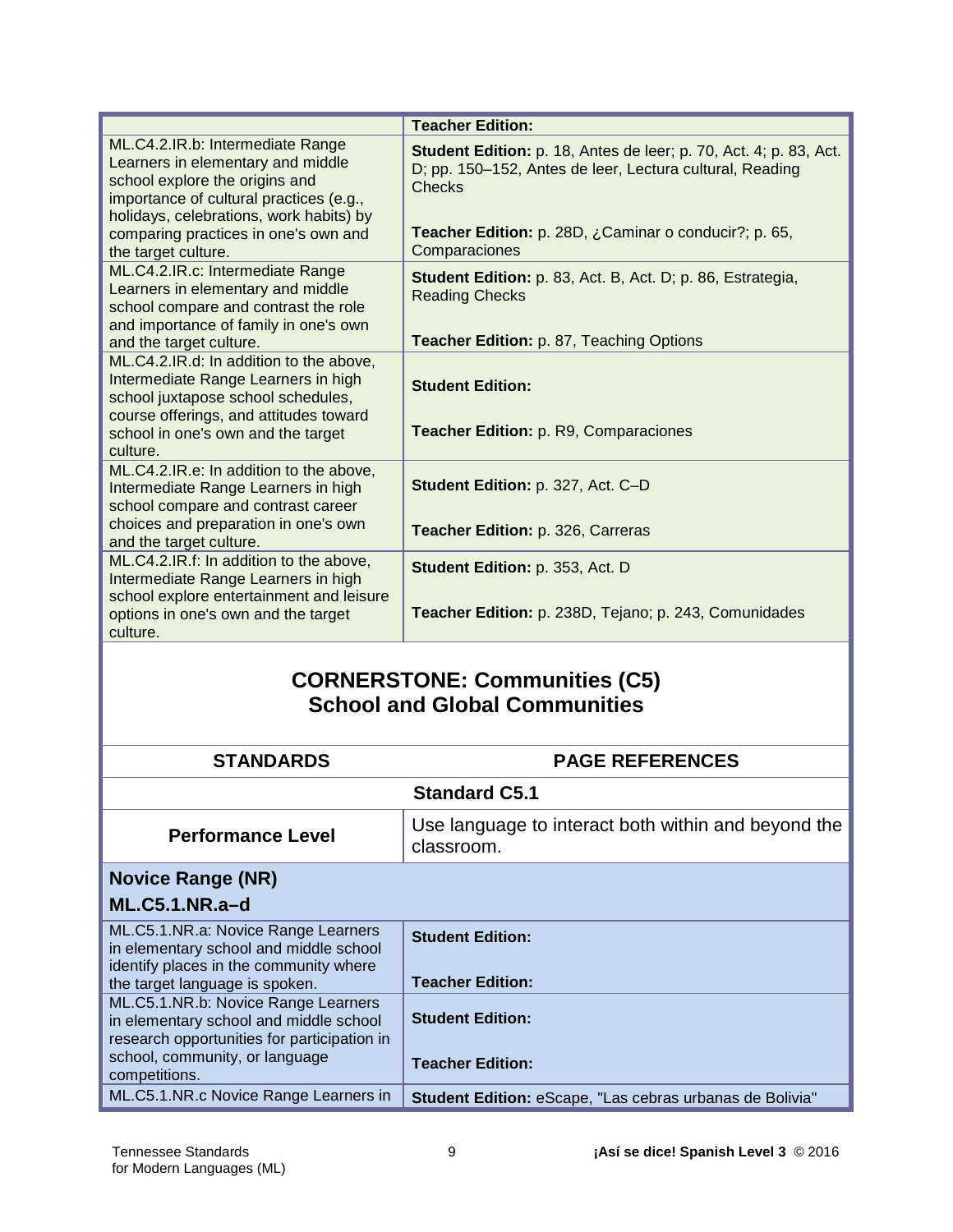| elementary school and middle school<br>access speakers of the language either<br>in person or using technology.                                                                    | [http://mhed.us/ASD12], Explore more, #1; p. 67, Act. 6<br><b>Teacher Edition:</b>                                                                                                                              |
|------------------------------------------------------------------------------------------------------------------------------------------------------------------------------------|-----------------------------------------------------------------------------------------------------------------------------------------------------------------------------------------------------------------|
| ML.C5.1.NR.d: In addition to the above,<br>Novice Range Learners in high school<br>explore professions that require                                                                | <b>Student Edition:</b>                                                                                                                                                                                         |
| proficiency in another language.                                                                                                                                                   | <b>Teacher Edition:</b>                                                                                                                                                                                         |
| Intermediate Range (IR)                                                                                                                                                            |                                                                                                                                                                                                                 |
| $ML.C5.1.IR.a-c$                                                                                                                                                                   |                                                                                                                                                                                                                 |
| ML.C5.1.IR.a: Intermediate Range<br>Learners in elementary and middle<br>school interact with members of the local<br>community or with contacts made                              | <b>Student Edition:</b> p. 141, Act. 8; p. 255, Act. E; p. 266, Act. 1;<br>p. 279, Act. 7; p. 326, Antes de leer                                                                                                |
| electronically to hear how they use the<br>language (e.g., law enforcement,<br>interpreters, heritage speakers).                                                                   | Teacher Edition: p. 134C, Una escena de telenovela; p. 243,<br>Comunidades                                                                                                                                      |
| ML.C5.1.IR.b: In addition to the above,<br>Intermediate Range Learners in high<br>school research the use of the target<br>language in various fields of work in<br>today's world. | Student Edition: eScape, "El día que Miami amaneció de<br>luto" [http://mhed.us/ASD14], Share what you know #2; p. 250,<br>Carreras; p. 327, Act. C<br>Teacher Edition: p. 50, Conexiones; p. 250, Carreras; p. |
|                                                                                                                                                                                    | 306C, Chapter Project; p. 326, Carreras                                                                                                                                                                         |
| ML.C5.1.IR.c: In addition to the above,<br>Intermediate Range Learners in high<br>school explore real-world opportunities to<br>connect with the target language                   | <b>Student Edition: eScape, "Mariano Rivera"</b><br>[http://mhed.us/ASD8], Share what you know; p. 255, Act. E;<br>p. 266, Act. 1; p. 323, Act. 12                                                              |
| community.                                                                                                                                                                         | Teacher Edition: p. 15, Comunidades; p. 238D, Tejano                                                                                                                                                            |
|                                                                                                                                                                                    |                                                                                                                                                                                                                 |

## **CORNERSTONE: Communities (C5) Lifelong Learning**

| <b>STANDARDS</b>                                                                                                                                                                           | <b>PAGE REFERENCES</b>                                                                                                                                                                                                                                     |
|--------------------------------------------------------------------------------------------------------------------------------------------------------------------------------------------|------------------------------------------------------------------------------------------------------------------------------------------------------------------------------------------------------------------------------------------------------------|
| <b>Standard C5.2</b>                                                                                                                                                                       |                                                                                                                                                                                                                                                            |
| <b>Performance Level</b>                                                                                                                                                                   | Use the target language for enrichment and<br>advancement.                                                                                                                                                                                                 |
| Intermediate Range (IR)<br>$ML.C5.2.IR.a-b$                                                                                                                                                |                                                                                                                                                                                                                                                            |
| ML.C5.2.IR.a: Intermediate Range<br>Learners in elementary and middle<br>school consult various sources in the<br>target language to obtain information on<br>topics of personal interest. | Student Edition: eScape, "Ritmos a la vanguardia: la música<br>tribal" [http://mhed.us/ASD15], Explore more #3; p. 67, Act. 6;<br>p. 232, Act. 4; p. 255, Act. E; p. 351, Act. 1<br>Teacher Edition: p. 202C, Chapter Project; p. 272C, Chapter<br>Project |
| ML.C5.2.IR.b: In addition to the above,<br>Intermediate Range Learners in high<br>school reflect and collect evidence on                                                                   | <b>Student Edition:</b> pp. 326–327, Lectura cultural, Act. A–C; p.<br>336, Act. 5                                                                                                                                                                         |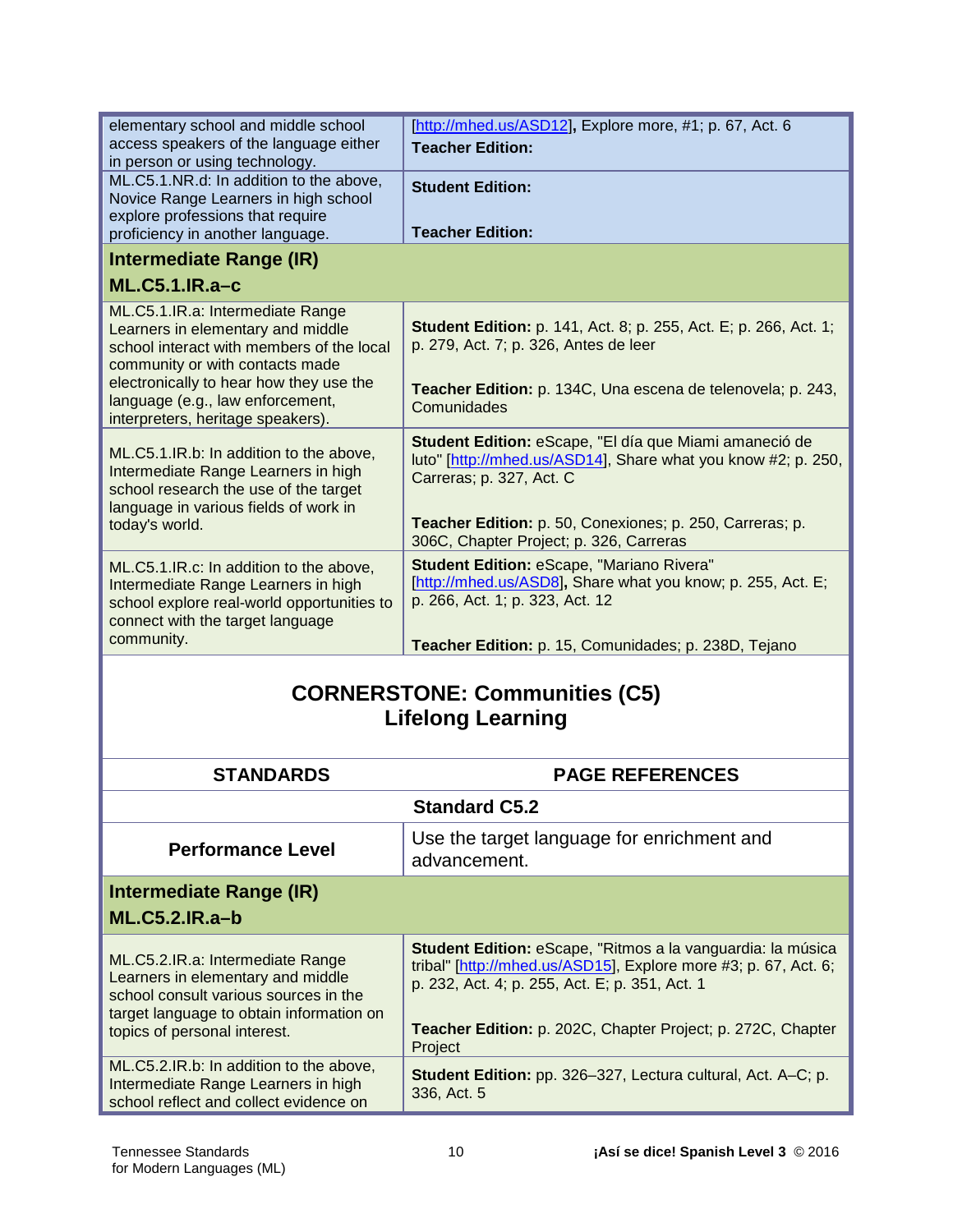| learning acquisition goals to plan one's |                                                            |
|------------------------------------------|------------------------------------------------------------|
| next steps in the language learning      | Teacher Edition: p. 238D, Tejano; p. 306C, Chapter Project |
| process.                                 |                                                            |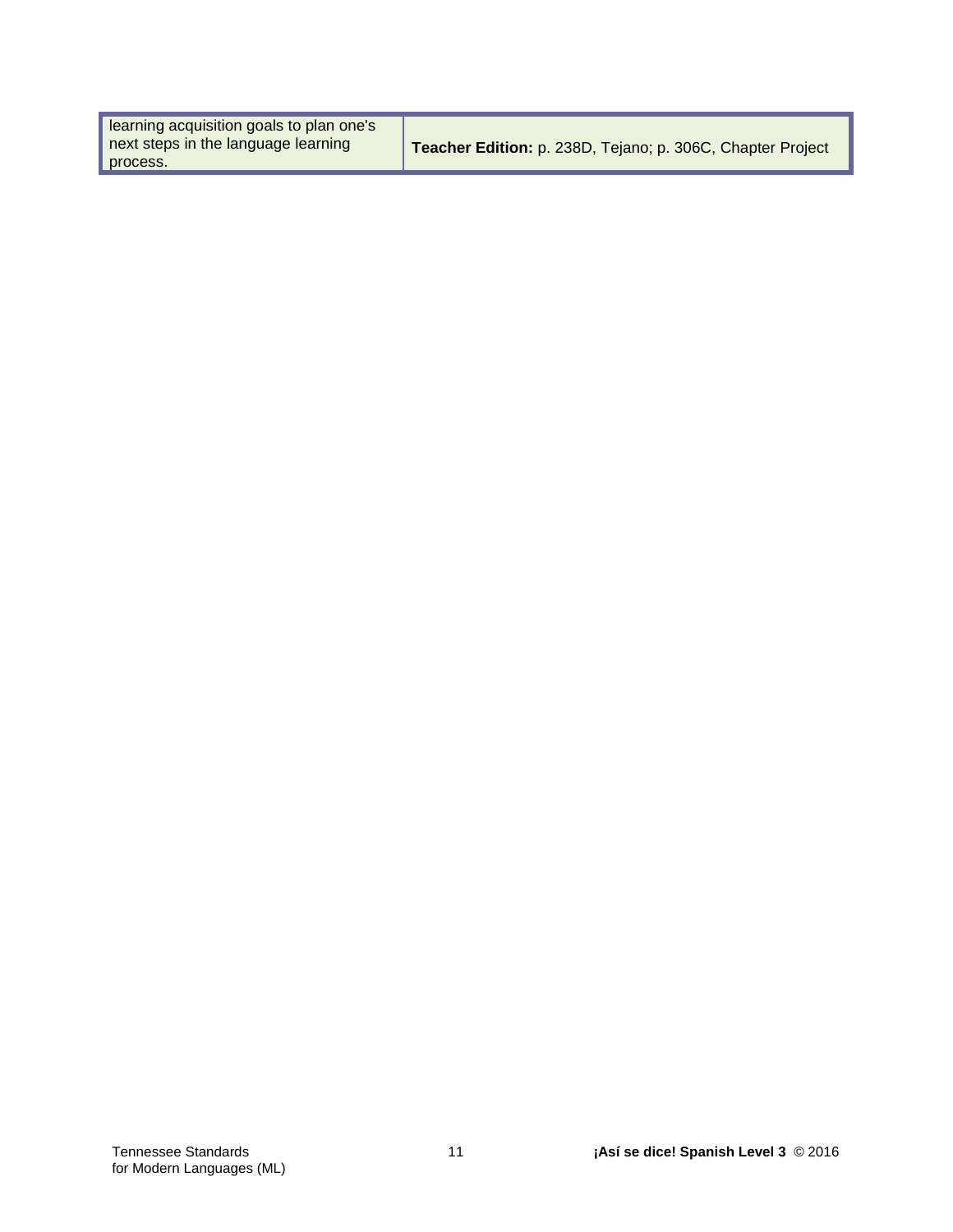*The following represents material that serves as a bridge for students to attain the targeted proficiency level of the course. These benchmarks recycle material from the proficiency level below the targeted level as added support.*

#### **CORNERSTONE: Communication (C1) Interpersonal Communication**

| <b>STANDARDS</b>                                                                                                                        | <b>PAGE REFERENCES</b>                                                                                                                                                           |
|-----------------------------------------------------------------------------------------------------------------------------------------|----------------------------------------------------------------------------------------------------------------------------------------------------------------------------------|
| <b>Standard C1.1</b>                                                                                                                    |                                                                                                                                                                                  |
| <b>Performance Level</b>                                                                                                                | Interact and negotiate meaning in spoken or written<br>conversations to share information, reactions,<br>feelings, and opinions.                                                 |
| <b>Intermediate Low (IL)</b><br><b>ML.C1.1.IL.a-d</b>                                                                                   |                                                                                                                                                                                  |
| ML.C1.1.IL.a: Intermediate Low Learners<br>create basic sentences to have a<br>conversation on a number of everyday<br>topics.          | <b>Student Edition:</b> p. R9, Act. 5–6; p. R21, Act. 10–11; p. R30,<br>Act. 3; p. R39, Act. 2; p. R47, Act. 9<br>Teacher Edition: p. R12, Comunicación; p. R25,<br>Comunicación |
| ML.C1.1.IL.b: Intermediate Low Learners<br>create basic sentences to ask and<br>answer questions about familiar factual<br>information. | <b>Student Edition:</b><br><b>Teacher Edition:</b>                                                                                                                               |
| ML.C1.1.IL.c: Intermediate Low Learners<br>create basic sentences to meet basic<br>needs in familiar situations.                        | Student Edition: p. R40, Act. 5<br><b>Teacher Edition:</b>                                                                                                                       |
| ML.C1.1.IL.d: Intermediate Low Learners<br>create basic sentences to begin to<br>indicate various time frames.                          | <b>Student Edition:</b> p. R9, Act. 5–6; p. R30, Act. 3; p. R45, Act.<br>4; p. R67, Act. 9<br><b>Teacher Edition:</b>                                                            |
| <b>CORNERSTONE: Communication (C1)</b><br><b>Interpretive Communication-Listening</b>                                                   |                                                                                                                                                                                  |
| <b>STANDARDS</b>                                                                                                                        | <b>PAGE REFERENCES</b>                                                                                                                                                           |
| <b>Standard C1.2</b>                                                                                                                    |                                                                                                                                                                                  |
| <b>Performance Level</b>                                                                                                                | Demonstrate understanding, interpret, and analyze                                                                                                                                |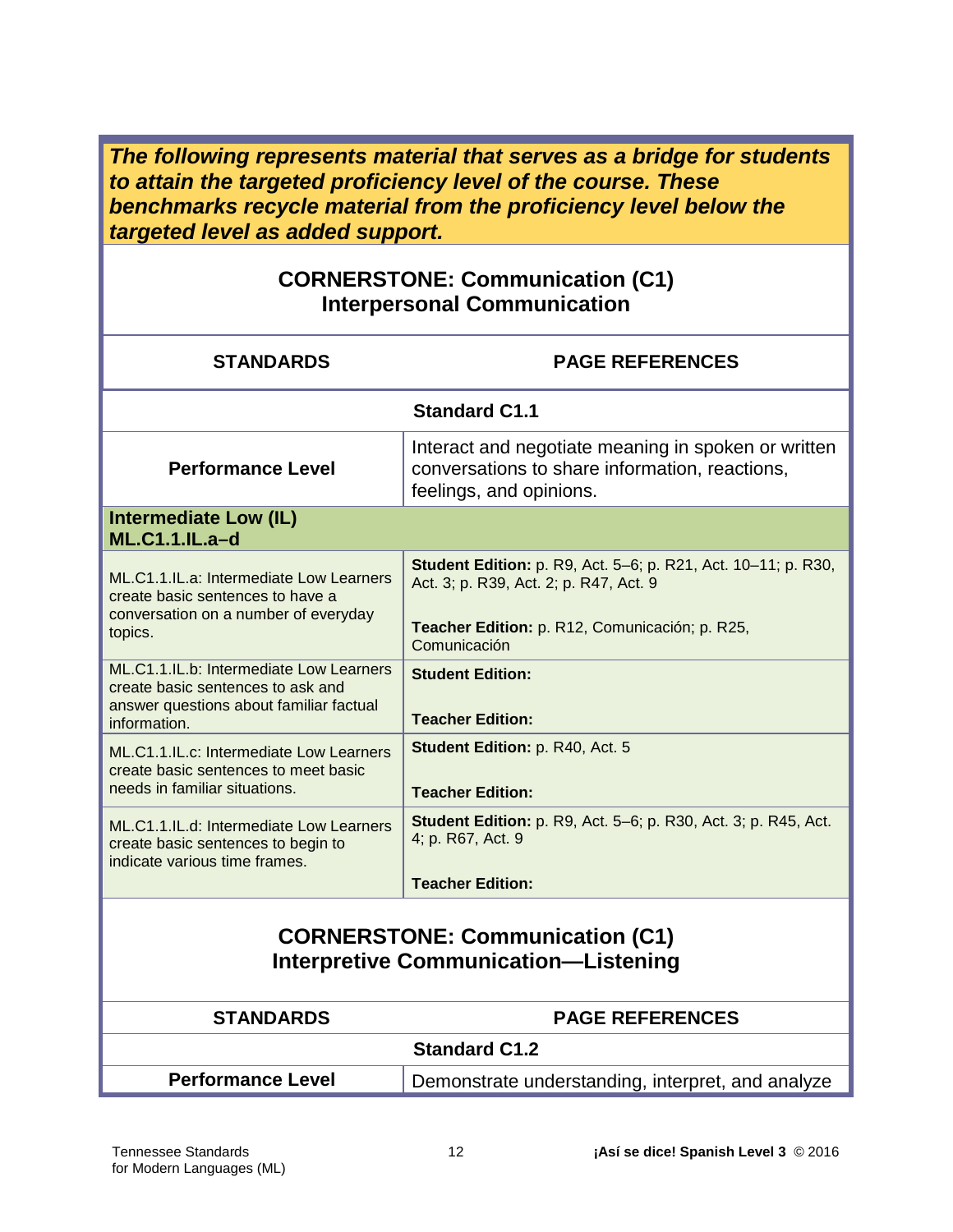| what is heard on a variety of topics.<br><b>Intermediate Low (IL)</b><br><b>ML.C1.2.IL.a-b</b><br>ML.C1.2.IL.a: Intermediate Low Learners<br><b>Student Edition:</b><br>recognize basic sentences to determine<br>the main idea of texts and interactions<br><b>Teacher Edition:</b><br>related to everyday life.<br>ML.C1.2.IL.b: Intermediate Low Learners<br>Student Edition: p. R15, Act. 6<br>recognize basic sentences to follow<br>questions and simple statements on<br>Teacher Edition: p. R25, Comunicación<br>familiar topics when participating in a<br>conversation.<br><b>CORNERSTONE: Communication (C1)</b><br><b>Interpretive Communication-Reading</b><br><b>STANDARDS</b><br><b>PAGE REFERENCES</b><br><b>Standard C1.3</b><br>Interpret, analyze, and demonstrate understanding<br><b>Performance Level</b><br>of written materials on a variety of topics.<br><b>Intermediate Low (IL)</b><br><b>ML.C1.3.IL.a-c</b><br>ML.C1.3.IL.a: Intermediate Low Learners<br>Student Edition: p. 17, Act. A-C; p. 19, ¿Comprendes?; pp.<br>recognize basic sentences to understand<br>48-49; Reading Checks; p. 49, Act. A, Act. C; p. 51,<br>short texts of personal interest.<br>¿Comprendes?<br><b>Teacher Edition:</b><br>ML.C1.3.IL.b: Intermediate Low Learners<br><b>Student Edition:</b><br>recognize basic sentences to identify<br>some basic information needed to fill out<br><b>Teacher Edition:</b><br>forms.<br>ML.C1.3.IL.c: Intermediate Low Learners<br><b>Student Edition:</b><br>recognize basic sentences to infer basic<br>information from a variety of media (e.g.,<br><b>Teacher Edition:</b><br>weather reports, job postings).<br><b>CORNERSTONE: Communication (C1)</b><br><b>Presentational-Speaking</b><br><b>STANDARDS</b><br><b>PAGE REFERENCES</b><br><b>Standard C1.4</b><br>Present information on multiple topics for a variety<br><b>Performance Level</b> |  |                                                    |
|-----------------------------------------------------------------------------------------------------------------------------------------------------------------------------------------------------------------------------------------------------------------------------------------------------------------------------------------------------------------------------------------------------------------------------------------------------------------------------------------------------------------------------------------------------------------------------------------------------------------------------------------------------------------------------------------------------------------------------------------------------------------------------------------------------------------------------------------------------------------------------------------------------------------------------------------------------------------------------------------------------------------------------------------------------------------------------------------------------------------------------------------------------------------------------------------------------------------------------------------------------------------------------------------------------------------------------------------------------------------------------------------------------------------------------------------------------------------------------------------------------------------------------------------------------------------------------------------------------------------------------------------------------------------------------------------------------------------------------------------------------------------------------------------------------------------------------------------------------------------------------------------------------------|--|----------------------------------------------------|
|                                                                                                                                                                                                                                                                                                                                                                                                                                                                                                                                                                                                                                                                                                                                                                                                                                                                                                                                                                                                                                                                                                                                                                                                                                                                                                                                                                                                                                                                                                                                                                                                                                                                                                                                                                                                                                                                                                           |  |                                                    |
|                                                                                                                                                                                                                                                                                                                                                                                                                                                                                                                                                                                                                                                                                                                                                                                                                                                                                                                                                                                                                                                                                                                                                                                                                                                                                                                                                                                                                                                                                                                                                                                                                                                                                                                                                                                                                                                                                                           |  |                                                    |
|                                                                                                                                                                                                                                                                                                                                                                                                                                                                                                                                                                                                                                                                                                                                                                                                                                                                                                                                                                                                                                                                                                                                                                                                                                                                                                                                                                                                                                                                                                                                                                                                                                                                                                                                                                                                                                                                                                           |  |                                                    |
|                                                                                                                                                                                                                                                                                                                                                                                                                                                                                                                                                                                                                                                                                                                                                                                                                                                                                                                                                                                                                                                                                                                                                                                                                                                                                                                                                                                                                                                                                                                                                                                                                                                                                                                                                                                                                                                                                                           |  |                                                    |
|                                                                                                                                                                                                                                                                                                                                                                                                                                                                                                                                                                                                                                                                                                                                                                                                                                                                                                                                                                                                                                                                                                                                                                                                                                                                                                                                                                                                                                                                                                                                                                                                                                                                                                                                                                                                                                                                                                           |  |                                                    |
|                                                                                                                                                                                                                                                                                                                                                                                                                                                                                                                                                                                                                                                                                                                                                                                                                                                                                                                                                                                                                                                                                                                                                                                                                                                                                                                                                                                                                                                                                                                                                                                                                                                                                                                                                                                                                                                                                                           |  |                                                    |
|                                                                                                                                                                                                                                                                                                                                                                                                                                                                                                                                                                                                                                                                                                                                                                                                                                                                                                                                                                                                                                                                                                                                                                                                                                                                                                                                                                                                                                                                                                                                                                                                                                                                                                                                                                                                                                                                                                           |  |                                                    |
|                                                                                                                                                                                                                                                                                                                                                                                                                                                                                                                                                                                                                                                                                                                                                                                                                                                                                                                                                                                                                                                                                                                                                                                                                                                                                                                                                                                                                                                                                                                                                                                                                                                                                                                                                                                                                                                                                                           |  |                                                    |
|                                                                                                                                                                                                                                                                                                                                                                                                                                                                                                                                                                                                                                                                                                                                                                                                                                                                                                                                                                                                                                                                                                                                                                                                                                                                                                                                                                                                                                                                                                                                                                                                                                                                                                                                                                                                                                                                                                           |  |                                                    |
|                                                                                                                                                                                                                                                                                                                                                                                                                                                                                                                                                                                                                                                                                                                                                                                                                                                                                                                                                                                                                                                                                                                                                                                                                                                                                                                                                                                                                                                                                                                                                                                                                                                                                                                                                                                                                                                                                                           |  |                                                    |
|                                                                                                                                                                                                                                                                                                                                                                                                                                                                                                                                                                                                                                                                                                                                                                                                                                                                                                                                                                                                                                                                                                                                                                                                                                                                                                                                                                                                                                                                                                                                                                                                                                                                                                                                                                                                                                                                                                           |  |                                                    |
|                                                                                                                                                                                                                                                                                                                                                                                                                                                                                                                                                                                                                                                                                                                                                                                                                                                                                                                                                                                                                                                                                                                                                                                                                                                                                                                                                                                                                                                                                                                                                                                                                                                                                                                                                                                                                                                                                                           |  |                                                    |
|                                                                                                                                                                                                                                                                                                                                                                                                                                                                                                                                                                                                                                                                                                                                                                                                                                                                                                                                                                                                                                                                                                                                                                                                                                                                                                                                                                                                                                                                                                                                                                                                                                                                                                                                                                                                                                                                                                           |  |                                                    |
|                                                                                                                                                                                                                                                                                                                                                                                                                                                                                                                                                                                                                                                                                                                                                                                                                                                                                                                                                                                                                                                                                                                                                                                                                                                                                                                                                                                                                                                                                                                                                                                                                                                                                                                                                                                                                                                                                                           |  |                                                    |
|                                                                                                                                                                                                                                                                                                                                                                                                                                                                                                                                                                                                                                                                                                                                                                                                                                                                                                                                                                                                                                                                                                                                                                                                                                                                                                                                                                                                                                                                                                                                                                                                                                                                                                                                                                                                                                                                                                           |  |                                                    |
|                                                                                                                                                                                                                                                                                                                                                                                                                                                                                                                                                                                                                                                                                                                                                                                                                                                                                                                                                                                                                                                                                                                                                                                                                                                                                                                                                                                                                                                                                                                                                                                                                                                                                                                                                                                                                                                                                                           |  |                                                    |
|                                                                                                                                                                                                                                                                                                                                                                                                                                                                                                                                                                                                                                                                                                                                                                                                                                                                                                                                                                                                                                                                                                                                                                                                                                                                                                                                                                                                                                                                                                                                                                                                                                                                                                                                                                                                                                                                                                           |  |                                                    |
|                                                                                                                                                                                                                                                                                                                                                                                                                                                                                                                                                                                                                                                                                                                                                                                                                                                                                                                                                                                                                                                                                                                                                                                                                                                                                                                                                                                                                                                                                                                                                                                                                                                                                                                                                                                                                                                                                                           |  |                                                    |
|                                                                                                                                                                                                                                                                                                                                                                                                                                                                                                                                                                                                                                                                                                                                                                                                                                                                                                                                                                                                                                                                                                                                                                                                                                                                                                                                                                                                                                                                                                                                                                                                                                                                                                                                                                                                                                                                                                           |  |                                                    |
|                                                                                                                                                                                                                                                                                                                                                                                                                                                                                                                                                                                                                                                                                                                                                                                                                                                                                                                                                                                                                                                                                                                                                                                                                                                                                                                                                                                                                                                                                                                                                                                                                                                                                                                                                                                                                                                                                                           |  |                                                    |
|                                                                                                                                                                                                                                                                                                                                                                                                                                                                                                                                                                                                                                                                                                                                                                                                                                                                                                                                                                                                                                                                                                                                                                                                                                                                                                                                                                                                                                                                                                                                                                                                                                                                                                                                                                                                                                                                                                           |  |                                                    |
|                                                                                                                                                                                                                                                                                                                                                                                                                                                                                                                                                                                                                                                                                                                                                                                                                                                                                                                                                                                                                                                                                                                                                                                                                                                                                                                                                                                                                                                                                                                                                                                                                                                                                                                                                                                                                                                                                                           |  |                                                    |
|                                                                                                                                                                                                                                                                                                                                                                                                                                                                                                                                                                                                                                                                                                                                                                                                                                                                                                                                                                                                                                                                                                                                                                                                                                                                                                                                                                                                                                                                                                                                                                                                                                                                                                                                                                                                                                                                                                           |  |                                                    |
|                                                                                                                                                                                                                                                                                                                                                                                                                                                                                                                                                                                                                                                                                                                                                                                                                                                                                                                                                                                                                                                                                                                                                                                                                                                                                                                                                                                                                                                                                                                                                                                                                                                                                                                                                                                                                                                                                                           |  |                                                    |
|                                                                                                                                                                                                                                                                                                                                                                                                                                                                                                                                                                                                                                                                                                                                                                                                                                                                                                                                                                                                                                                                                                                                                                                                                                                                                                                                                                                                                                                                                                                                                                                                                                                                                                                                                                                                                                                                                                           |  |                                                    |
|                                                                                                                                                                                                                                                                                                                                                                                                                                                                                                                                                                                                                                                                                                                                                                                                                                                                                                                                                                                                                                                                                                                                                                                                                                                                                                                                                                                                                                                                                                                                                                                                                                                                                                                                                                                                                                                                                                           |  |                                                    |
|                                                                                                                                                                                                                                                                                                                                                                                                                                                                                                                                                                                                                                                                                                                                                                                                                                                                                                                                                                                                                                                                                                                                                                                                                                                                                                                                                                                                                                                                                                                                                                                                                                                                                                                                                                                                                                                                                                           |  |                                                    |
|                                                                                                                                                                                                                                                                                                                                                                                                                                                                                                                                                                                                                                                                                                                                                                                                                                                                                                                                                                                                                                                                                                                                                                                                                                                                                                                                                                                                                                                                                                                                                                                                                                                                                                                                                                                                                                                                                                           |  |                                                    |
|                                                                                                                                                                                                                                                                                                                                                                                                                                                                                                                                                                                                                                                                                                                                                                                                                                                                                                                                                                                                                                                                                                                                                                                                                                                                                                                                                                                                                                                                                                                                                                                                                                                                                                                                                                                                                                                                                                           |  |                                                    |
|                                                                                                                                                                                                                                                                                                                                                                                                                                                                                                                                                                                                                                                                                                                                                                                                                                                                                                                                                                                                                                                                                                                                                                                                                                                                                                                                                                                                                                                                                                                                                                                                                                                                                                                                                                                                                                                                                                           |  |                                                    |
|                                                                                                                                                                                                                                                                                                                                                                                                                                                                                                                                                                                                                                                                                                                                                                                                                                                                                                                                                                                                                                                                                                                                                                                                                                                                                                                                                                                                                                                                                                                                                                                                                                                                                                                                                                                                                                                                                                           |  |                                                    |
|                                                                                                                                                                                                                                                                                                                                                                                                                                                                                                                                                                                                                                                                                                                                                                                                                                                                                                                                                                                                                                                                                                                                                                                                                                                                                                                                                                                                                                                                                                                                                                                                                                                                                                                                                                                                                                                                                                           |  |                                                    |
|                                                                                                                                                                                                                                                                                                                                                                                                                                                                                                                                                                                                                                                                                                                                                                                                                                                                                                                                                                                                                                                                                                                                                                                                                                                                                                                                                                                                                                                                                                                                                                                                                                                                                                                                                                                                                                                                                                           |  |                                                    |
|                                                                                                                                                                                                                                                                                                                                                                                                                                                                                                                                                                                                                                                                                                                                                                                                                                                                                                                                                                                                                                                                                                                                                                                                                                                                                                                                                                                                                                                                                                                                                                                                                                                                                                                                                                                                                                                                                                           |  |                                                    |
|                                                                                                                                                                                                                                                                                                                                                                                                                                                                                                                                                                                                                                                                                                                                                                                                                                                                                                                                                                                                                                                                                                                                                                                                                                                                                                                                                                                                                                                                                                                                                                                                                                                                                                                                                                                                                                                                                                           |  |                                                    |
|                                                                                                                                                                                                                                                                                                                                                                                                                                                                                                                                                                                                                                                                                                                                                                                                                                                                                                                                                                                                                                                                                                                                                                                                                                                                                                                                                                                                                                                                                                                                                                                                                                                                                                                                                                                                                                                                                                           |  |                                                    |
|                                                                                                                                                                                                                                                                                                                                                                                                                                                                                                                                                                                                                                                                                                                                                                                                                                                                                                                                                                                                                                                                                                                                                                                                                                                                                                                                                                                                                                                                                                                                                                                                                                                                                                                                                                                                                                                                                                           |  |                                                    |
|                                                                                                                                                                                                                                                                                                                                                                                                                                                                                                                                                                                                                                                                                                                                                                                                                                                                                                                                                                                                                                                                                                                                                                                                                                                                                                                                                                                                                                                                                                                                                                                                                                                                                                                                                                                                                                                                                                           |  | of purposes using appropriate formats, considering |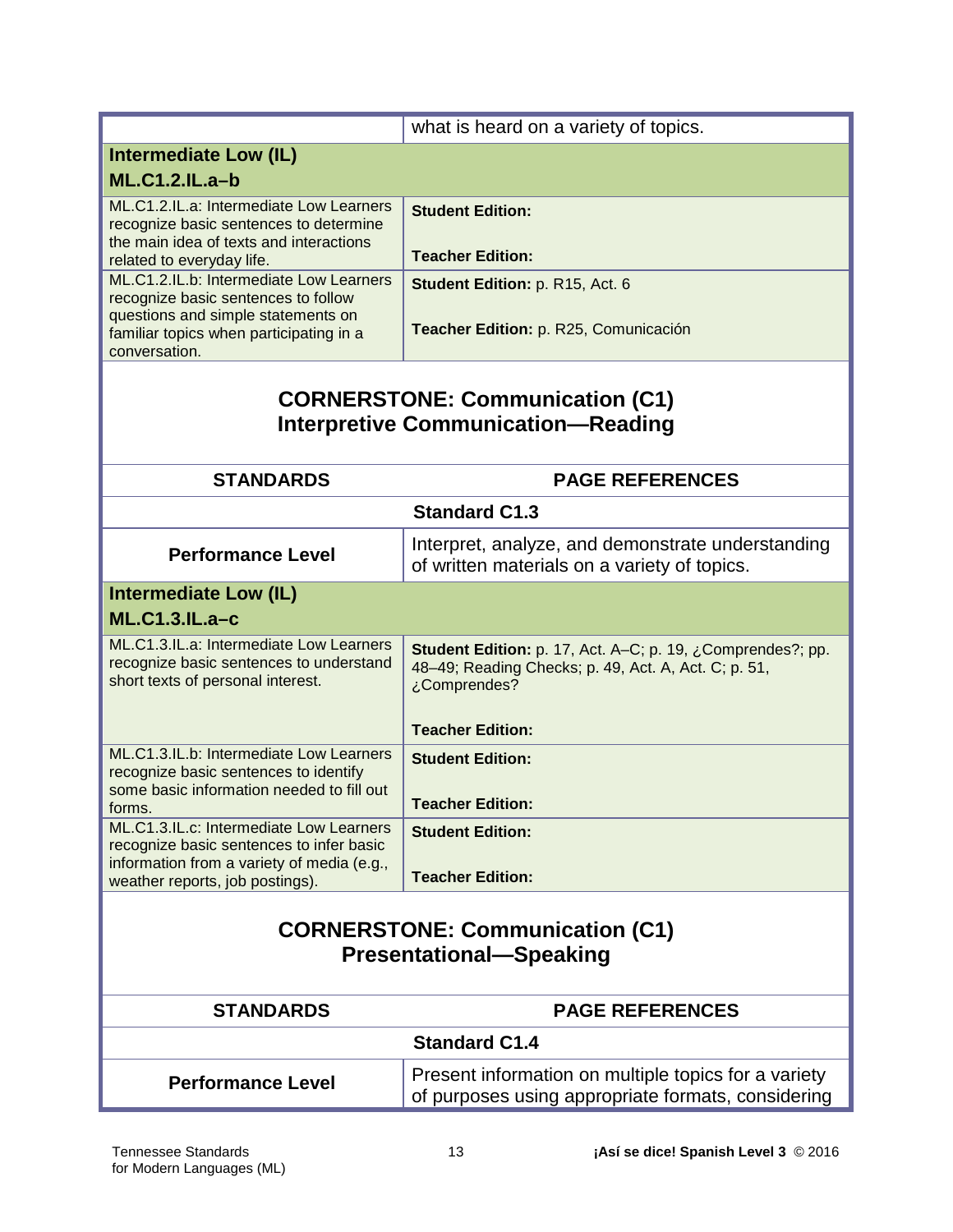|                                                                                                                            | the intended audience.                                                                                                                                                                   |
|----------------------------------------------------------------------------------------------------------------------------|------------------------------------------------------------------------------------------------------------------------------------------------------------------------------------------|
| Intermediate Low (IL)                                                                                                      |                                                                                                                                                                                          |
| $ML.C1.4.IL.a-e$                                                                                                           |                                                                                                                                                                                          |
| ML.C1.4.IL.a: Intermediate Low Learners<br>create basic sentences to describe<br>people, activities, events, and           | Student Edition: p. R19, Act. 4; p. R21, Act. 9, Comunidades;<br>p. R45, Act. 5; p. R62, Act. 4                                                                                          |
| experiences.                                                                                                               | Teacher Edition: p. R25, Cultura; p. R61, Differentiation<br>(Multiple Intelligences);                                                                                                   |
| ML.C1.4.IL.b: Intermediate Low Learners<br>create basic sentences to express                                               | <b>Student Edition:</b>                                                                                                                                                                  |
| needs, wants, and preferences on topics<br>of interest.                                                                    | <b>Teacher Edition:</b>                                                                                                                                                                  |
| ML.C1.4.IL.c: Intermediate Low Learners<br>create basic sentences to interpret and                                         | <b>Student Edition:</b>                                                                                                                                                                  |
| discuss instructions, directions, and<br>maps.                                                                             | <b>Teacher Edition:</b>                                                                                                                                                                  |
| ML.C1.4.IL.d: Intermediate Low Learners                                                                                    | <b>Student Edition:</b>                                                                                                                                                                  |
| create basic sentences to present songs,<br>short skits, or dramatic readings.                                             | <b>Teacher Edition:</b> p. R28, Core Instruction (Step 3); p. R62,<br>Comunicación; p. R65, Differentiation; p. 28C, Chapter<br>Project; p. 36, Differentiation (Multiple Intelligences) |
| ML.C1.4.IL.e: Intermediate Low Learners<br>create basic sentences to use practiced<br>or memorized expressions to begin to | <b>Student Edition:</b> p. R33, Act. 7-8; p. R45, Act. 5; p. R57, Act.<br>8-9; p. R67, Act. 7-8; p. 54, Act. 3                                                                           |
| indicate various time frames.                                                                                              | <b>Teacher Edition:</b>                                                                                                                                                                  |

## **CORNERSTONE: Communication (C1) Presentational—Writing**

| <b>STANDARDS</b>                                                                                                                   | <b>PAGE REFERENCES</b>                                                                                                               |
|------------------------------------------------------------------------------------------------------------------------------------|--------------------------------------------------------------------------------------------------------------------------------------|
| <b>Standard C1.5</b>                                                                                                               |                                                                                                                                      |
| <b>Performance Level</b>                                                                                                           | Present information on multiple topics for a variety<br>of purposes using appropriate formats, considering<br>the intended audience. |
| <b>Intermediate Low (IL)</b>                                                                                                       |                                                                                                                                      |
| <b>ML.C1.5.IL.a-f</b>                                                                                                              |                                                                                                                                      |
| ML.C1.5.IL.a: Intermediate Low Learners<br>create basic sentences to describe<br>people, activities, events, and<br>experiences.   | Student Edition: p. R62, Act. 4<br><b>Teacher Edition: p. R27, Writing Development</b>                                               |
| ML.C1.5.IL.b: Intermediate Low Learners<br>create basic sentences to prepare<br>materials for a presentation.                      | <b>Student Edition:</b><br>Teacher Edition: p. 1D, Connection to Fine Art; p. 28C,<br><b>Chapter Project</b>                         |
| ML.C1.5.IL.c: Intermediate Low Learners<br>create basic sentences to give basic<br>instructions on how to make or do<br>something. | <b>Student Edition:</b><br><b>Teacher Edition:</b>                                                                                   |